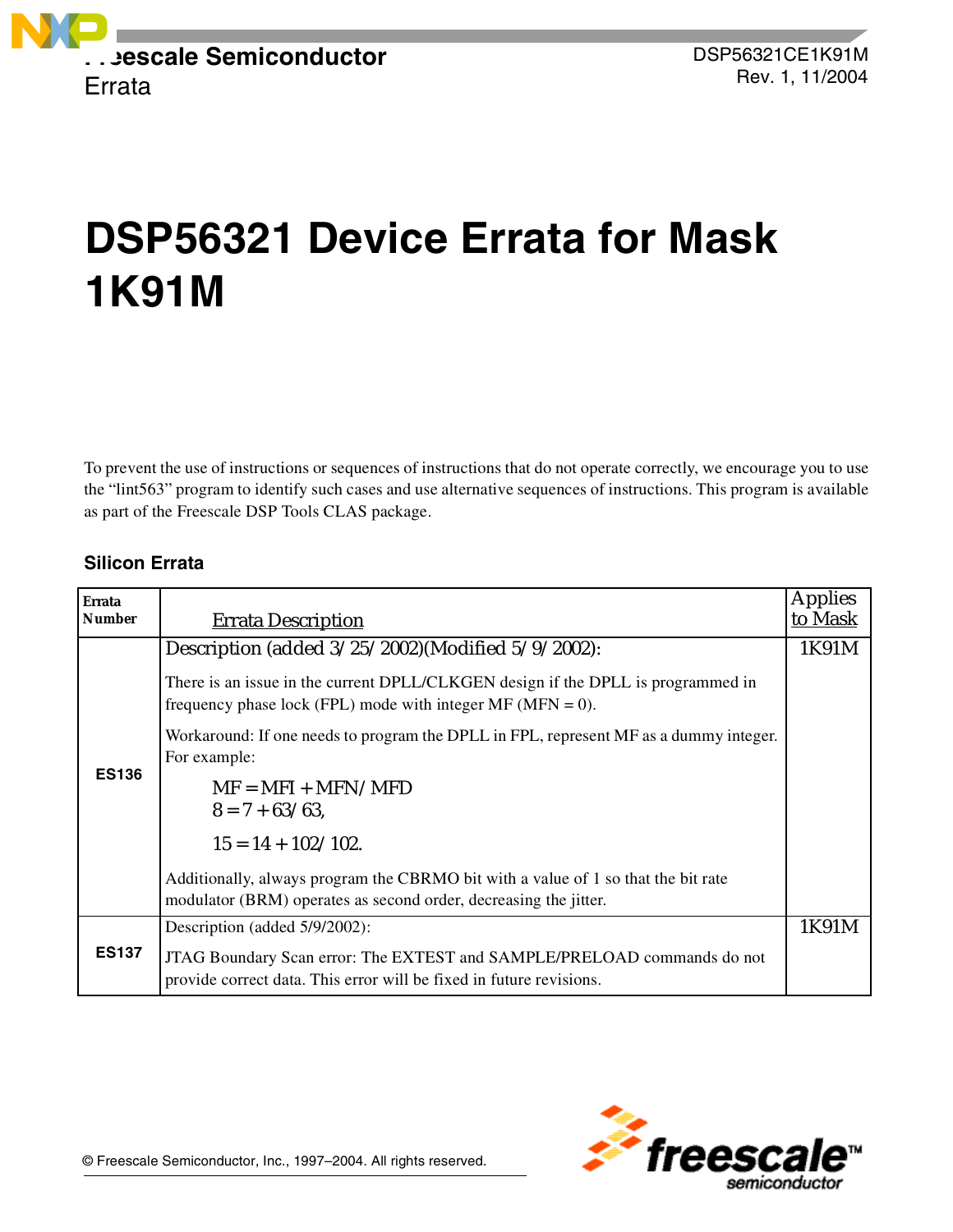

# **Documentation Errata**

|                 | Description (revised 11/9/98):                                                                                                                                                                                                                                                                                        | 1K91M |
|-----------------|-----------------------------------------------------------------------------------------------------------------------------------------------------------------------------------------------------------------------------------------------------------------------------------------------------------------------|-------|
|                 | XY memory data move does not work properly under one of the following two<br>situations:                                                                                                                                                                                                                              |       |
|                 | 1. 1. The X-memory move destination is internal I/O and the Y-memory<br>move source is a register used as destination in the previous adjacent<br>move from non Y-memory                                                                                                                                              |       |
|                 | 2. 2. The Y-memory move destination is a register used as source in the<br>next adjacent move to non Y-memory.                                                                                                                                                                                                        |       |
|                 | Here are examples of the two cases (where $x:(r1)$ is a peripheral):                                                                                                                                                                                                                                                  |       |
|                 | Example 1:                                                                                                                                                                                                                                                                                                            |       |
| ED <sub>1</sub> | move #\$12, y0<br>move $x0, x: (r7)$ $y0, y: (r3)$ (while $x: (r7)$ is a peripheral).                                                                                                                                                                                                                                 |       |
|                 | <b>Example 2:</b>                                                                                                                                                                                                                                                                                                     |       |
|                 | $x1, y0, a x1, x: (r1)+ y: (r6) + y0$<br>mac<br>y0, y1<br>move                                                                                                                                                                                                                                                        |       |
|                 | Any of the following alternatives can be used:                                                                                                                                                                                                                                                                        |       |
|                 | Separate these two consecutive moves by any other<br>a.<br>instruction.                                                                                                                                                                                                                                               |       |
|                 | $\mathbf{b}$ .<br>Split XY Data Move to two moves.                                                                                                                                                                                                                                                                    |       |
|                 | <b>Pertains to:</b> DSP56300 Family Manual, Section B-5 "Peripheral pipeline<br>restrictions.                                                                                                                                                                                                                         |       |
|                 | Description (added 1/27/98):                                                                                                                                                                                                                                                                                          | 1K91M |
| ED7             | When activity is passed from one DMA channel to another and the DMA interface<br>accesses external memory (which requires one or more wait states), the DACT and<br>DCH status bits in the DMA Status Register (DSTR) may indicate improper activity<br>status for DMA Channel $0$ (DACT = 1 and DCH $[2:0] = 000$ ). |       |
|                 | Workaround:                                                                                                                                                                                                                                                                                                           |       |
|                 | None.                                                                                                                                                                                                                                                                                                                 |       |
|                 | This is not a bug, but a specification update.                                                                                                                                                                                                                                                                        |       |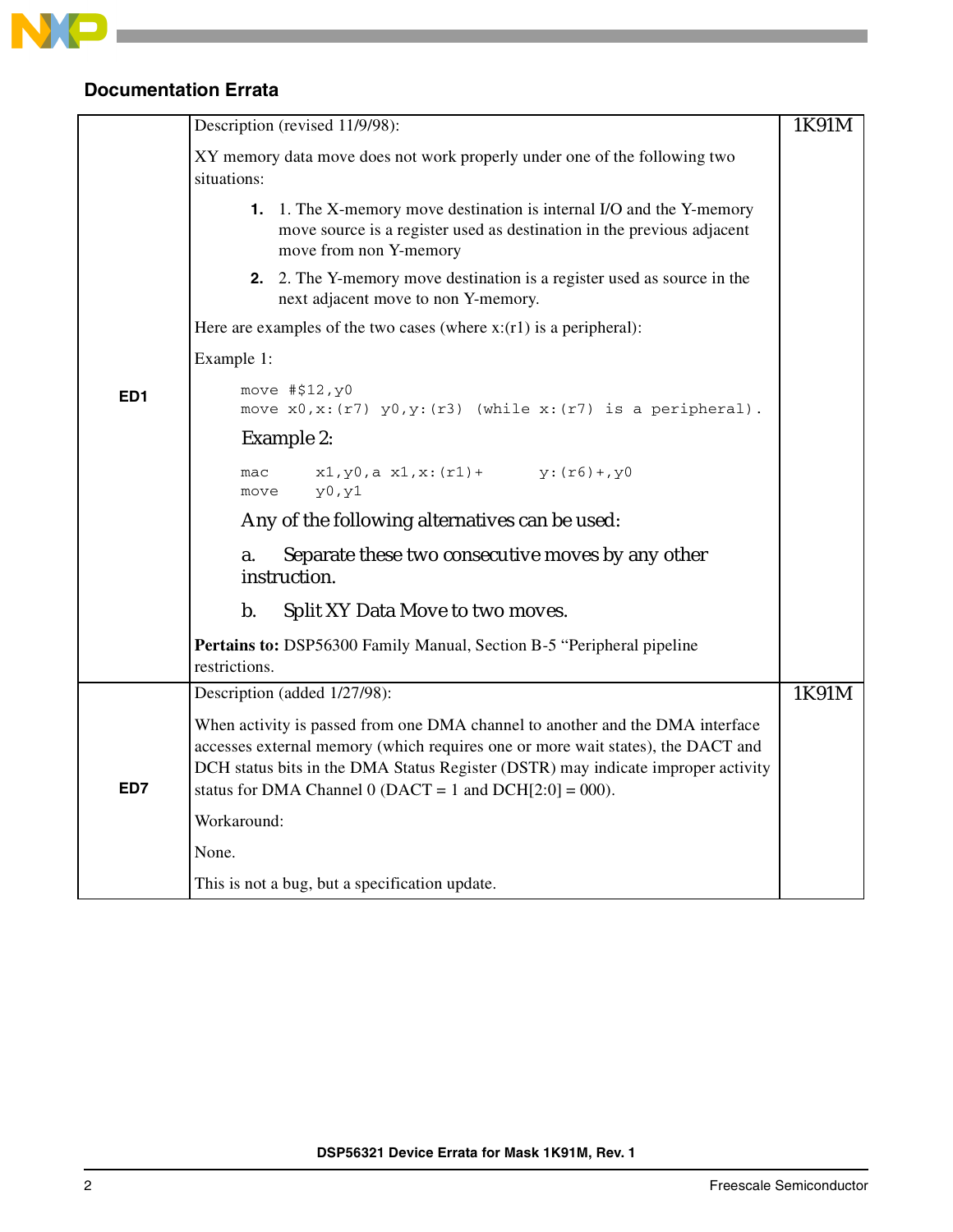

|                 | Description (added 1/27/98):                                                                                                                                                                    | 1K91M |
|-----------------|-------------------------------------------------------------------------------------------------------------------------------------------------------------------------------------------------|-------|
|                 | When the SCI is configured in Synchronous mode, internal clock, and all the SCI<br>pins are enabled simultaneously, an extra pulse of 1 DSP clock length is provided on<br>the SCLK pin.        |       |
| ED <sub>9</sub> | Workaround:                                                                                                                                                                                     |       |
|                 | 1. Enable an SCI pin other than SCLK.                                                                                                                                                           |       |
|                 | <b>2.</b> In the next instruction, enable the remaining SCI pins, including the<br>SCLK pin.                                                                                                    |       |
|                 | This is not a bug, but a specification update.                                                                                                                                                  |       |
|                 | The data sheets of the various DSP56300 host interfaces (HI32 excluded) must be<br>modified to make the HI08/HDI08 compatible with Port A timing 114, which is<br>included here as a reference. | 1K91M |
|                 | Timing 321 "Write data strobe deassertion width" should be split (similar to timing<br>319 "Read data strobe deassertion width"), as described here:                                            |       |
|                 | Write data strobe deassertion width:                                                                                                                                                            |       |
|                 | after HCTR, HCVR and "Last Data Register"<br>writes<br>$2.5*Tc+10.0$                                                                                                                            |       |
|                 | @66MHz<br>$2.5*Tc+8.3$                                                                                                                                                                          |       |
|                 | @80MHz<br>$2.5*Tc+6.6$                                                                                                                                                                          |       |
|                 | @100MHz                                                                                                                                                                                         |       |
|                 | after TXH: TXM writes (with HBE=0),<br>TXM: TXL writes (with HBE=1)<br>25<br>@66MHz                                                                                                             |       |
| <b>ED14</b>     | 20.6                                                                                                                                                                                            |       |
|                 | @80MHz<br>16.5                                                                                                                                                                                  |       |
|                 | @100MHz                                                                                                                                                                                         |       |
|                 | That is, a minimum of 4 WS for Port A is required for 100 MHz operation.                                                                                                                        |       |
|                 | Reference: Timing 114 @ 100MHz                                                                                                                                                                  |       |
|                 | 114<br>WR_ deassertion time<br>$0.5 \times TC - 3.5$<br>1.5ns<br>$[WS = 1]$                                                                                                                     |       |
|                 | $TC - 3.5$<br>6.5ns<br>$[2 \leq wS \leq 3]$                                                                                                                                                     |       |
|                 | $2.5 \times TC - 3.5$<br>21.5ns<br>$[4 \le$ WS $\le$ 7]                                                                                                                                         |       |
|                 | 31.5ns<br>$3.5 \times TC - 3.5$<br>$[WS > = 8]$                                                                                                                                                 |       |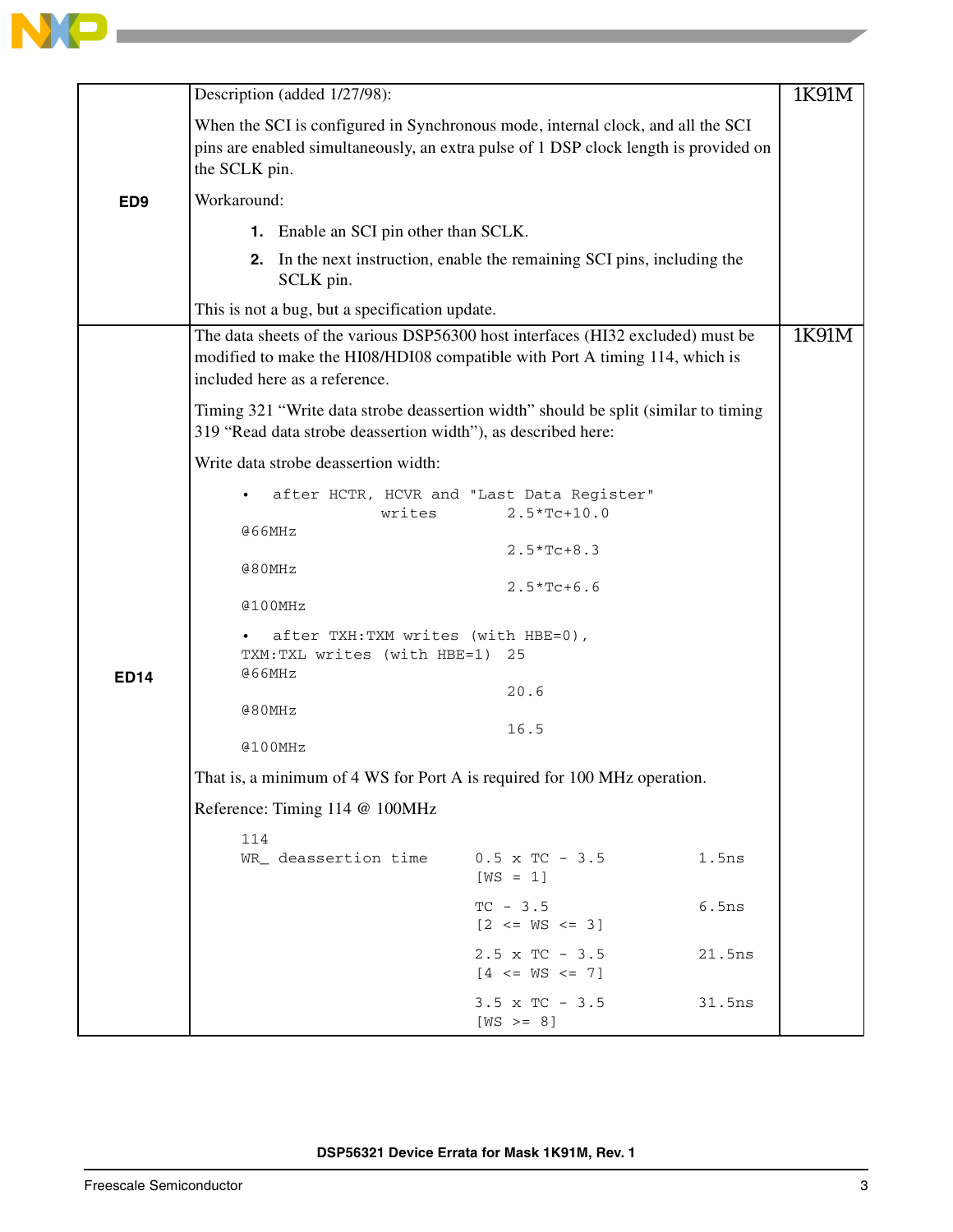

|             | Description (added 9/28/98):                                                                                                                                                                                                                                                                                                                                                                                      | 1K91M |
|-------------|-------------------------------------------------------------------------------------------------------------------------------------------------------------------------------------------------------------------------------------------------------------------------------------------------------------------------------------------------------------------------------------------------------------------|-------|
| <b>ED17</b> | In all DSP563xx technical data sheets, a note is to be added under "AC Electrical<br>Characteristics" that although the minimum value for "Frequency of Extal" is 0MHz,<br>the device AC test conditions are 16 MHz and rated speed.                                                                                                                                                                              |       |
|             | Workaround: N/A                                                                                                                                                                                                                                                                                                                                                                                                   |       |
|             | Description (added 1/6/99):                                                                                                                                                                                                                                                                                                                                                                                       | 1K91M |
|             | The specification DMA Chapter is wrong.                                                                                                                                                                                                                                                                                                                                                                           |       |
| <b>ED26</b> | "Due to the DSP56300 Core pipeline, after DE bit in DCRx is set, the corresponding<br>DTDx bit in DSTR will be cleared only after two instruction cycles."                                                                                                                                                                                                                                                        |       |
|             | Should be replaced with:                                                                                                                                                                                                                                                                                                                                                                                          |       |
|             | "Due to the DSP56300 Core pipeline, after DE bit in DCRx is set, the corresponding<br>DTDx bit in DSTR will be cleared only after three instruction cycles."                                                                                                                                                                                                                                                      |       |
|             | Description (added 1/7/1997; identified as Documentation Errata 2/1/99):                                                                                                                                                                                                                                                                                                                                          | 1K91M |
|             | When two consecutive LAs have a conditional branch instruction at LA-1 of the<br>internal loop, the part does not operate properly. For example, the following<br>sequence may generate incorrect results:                                                                                                                                                                                                        |       |
| <b>ED28</b> | DO #5, LABEL1<br><b>NOP</b><br>DO #4, LABEL2<br><b>NOP</b><br>MOVE $(R0)$ +<br>; conditional branch at LA-1 of<br>BSCC _DEST<br>internal loop<br>internal LA<br><b>NOP</b><br>LABEL2<br><b>NOP</b><br>; external LA<br>LABEL1<br><b>NOP</b><br>NOP<br>$\rule{0pt}{0pt}$ DEST<br><b>NOP</b><br>NOP<br><b>RTS</b>                                                                                                   |       |
|             | Workaround: Put an additional NOP between LABEL2 and LABEL1.                                                                                                                                                                                                                                                                                                                                                      |       |
|             | <b>Pertains to:</b> DSP56300 Family Manual, Appendix B, Section B-4.1.3, "At LA-1."                                                                                                                                                                                                                                                                                                                               |       |
| <b>ED29</b> | Description (added 9/12/1997; identified as a Documentation errata 2/1/99):<br>When the ESSI transmits data with the CRA Word Length Control bits<br>$(WL[2:0]) = 100$ , the ESSI is designed to duplicate the last bit of the 24-bit<br>transmission eight times to fill the 32-bit shifter. Instead, after shifting the 24-bit<br>word correctly, eight 0s are being shifted.<br>Workaround: None at this time. | 1K91M |
|             | <b>Pertains to:</b> UM, Section 7.4.1.7, "CRA Word Length Control." The table number is<br>$7-2.$                                                                                                                                                                                                                                                                                                                 |       |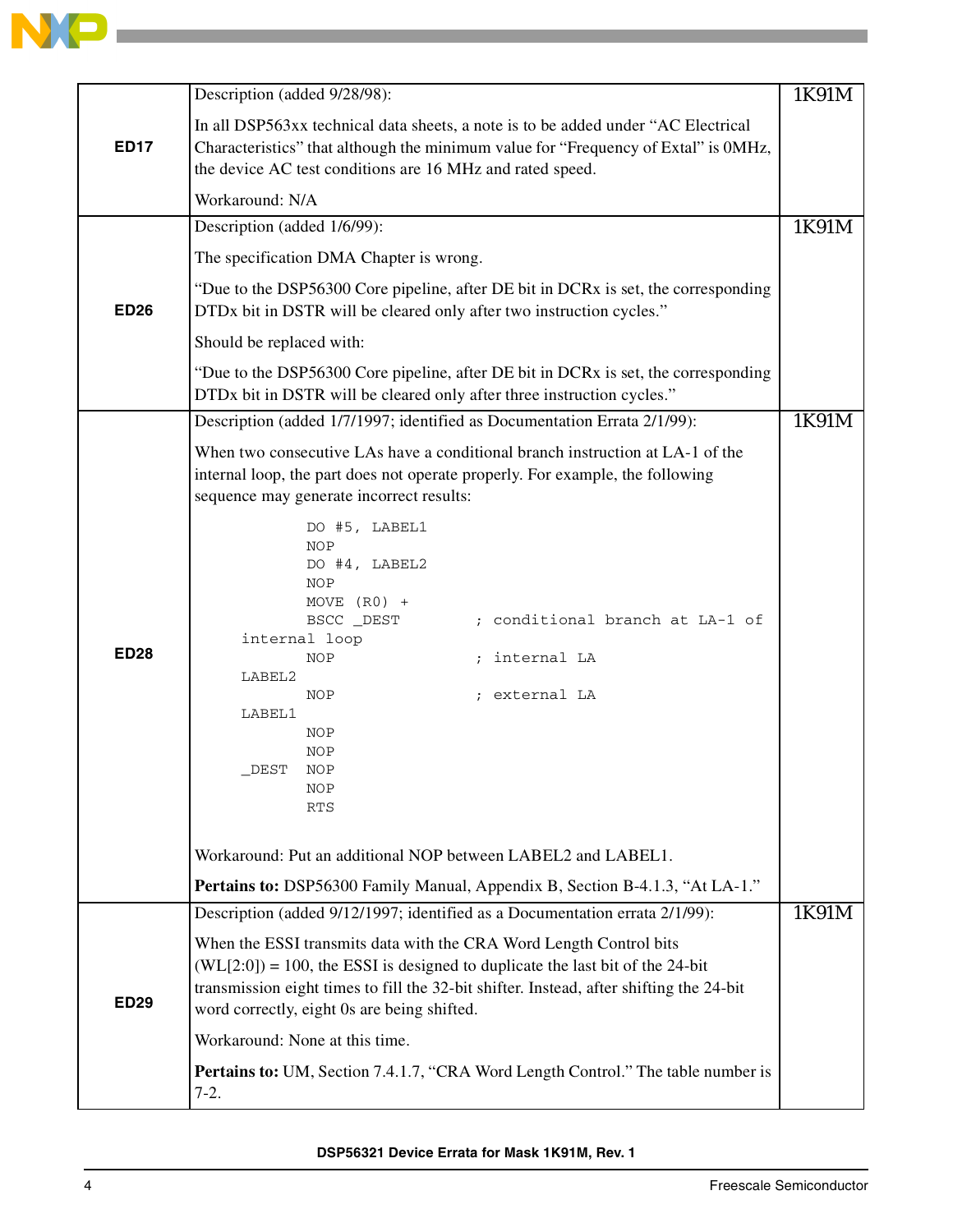

**Contract** 

|             | Description (added 9/12/1997; identified as a Documentation errata 2/1/99):                                                                                                                                                                                                                                                                                                                                         | 1K91M |
|-------------|---------------------------------------------------------------------------------------------------------------------------------------------------------------------------------------------------------------------------------------------------------------------------------------------------------------------------------------------------------------------------------------------------------------------|-------|
| <b>ED30</b> | When the ESSI transmits data in the On-Demand mode (i.e., $MOD = 1$ in CRB and<br>$DC[4:0] = $00000$ in CRA) with WL $[2:0] = 100$ , the transmission does not work<br>properly.                                                                                                                                                                                                                                    |       |
|             | Workaround: To ensure correct operation, do not use the On-Demand mode with the<br>$WL[2:0] = 100$ 32-bit Word-Length mode.                                                                                                                                                                                                                                                                                         |       |
|             | Pertains to: UM, Section 7.5.4.1, "Normal/On-Demand Mode Selection."                                                                                                                                                                                                                                                                                                                                                |       |
|             | Description (added 9/12/1997; modified 9/15/1997; identified as a Documentation<br>errata 2/1/99):                                                                                                                                                                                                                                                                                                                  | 1K91M |
| <b>ED31</b> | Programming the ESSI to use an internal frame sync (i.e., $SCD2 = 1$ in CRB) causes<br>the SC2 and SC1 signals to be programmed as outputs. If however, the corresponding<br>multiplexed pins are programmed by the Port Control Register (PCR) to be GPIOs,<br>then the GPIO Port Direction Register (PRR) chooses their direction, but this causes<br>the ESSI to use an external frame sync if GPIO is selected. |       |
|             | Note:<br>This errata and workaround apply to both ESSI0 and ESSI1.                                                                                                                                                                                                                                                                                                                                                  |       |
|             | Workaround: To assure correct operation, either program the GPIO pins as outputs or<br>configure the pins in the PCR as ESSI signals.                                                                                                                                                                                                                                                                               |       |
|             | The default selection for these signals after reset is GPIO.<br>Note:                                                                                                                                                                                                                                                                                                                                               |       |
|             | Pertains to: UM, Section 7.4.2.4, "CRB Serial Control Direction 2 (SCD2) Bit 4"                                                                                                                                                                                                                                                                                                                                     |       |
|             | Description (added 11/9/98; identified as a Documentation errata 2/1/99):                                                                                                                                                                                                                                                                                                                                           | 1K91M |
|             | When returning from a long interrupt (by RTI instruction), and the first instruction<br>after the RTI is a move to a DALU register $(A, B, X, Y)$ , the move may not be<br>correct, if the 16-bit arithmetic mode bit (bit 17 of SR) is changed due to the restoring<br>of SR after RTI.                                                                                                                            |       |
| <b>ED32</b> | Workaround: Replace the RTI with the following sequence:                                                                                                                                                                                                                                                                                                                                                            |       |
|             | ssl, sr<br>movec<br>nop<br>rti                                                                                                                                                                                                                                                                                                                                                                                      |       |
|             | Pertains to: DSP56300 Family Manual. Add a new section to Appendix B that is<br>entitled "Sixteen-Bit Compatibility Mode Restrictions."                                                                                                                                                                                                                                                                             |       |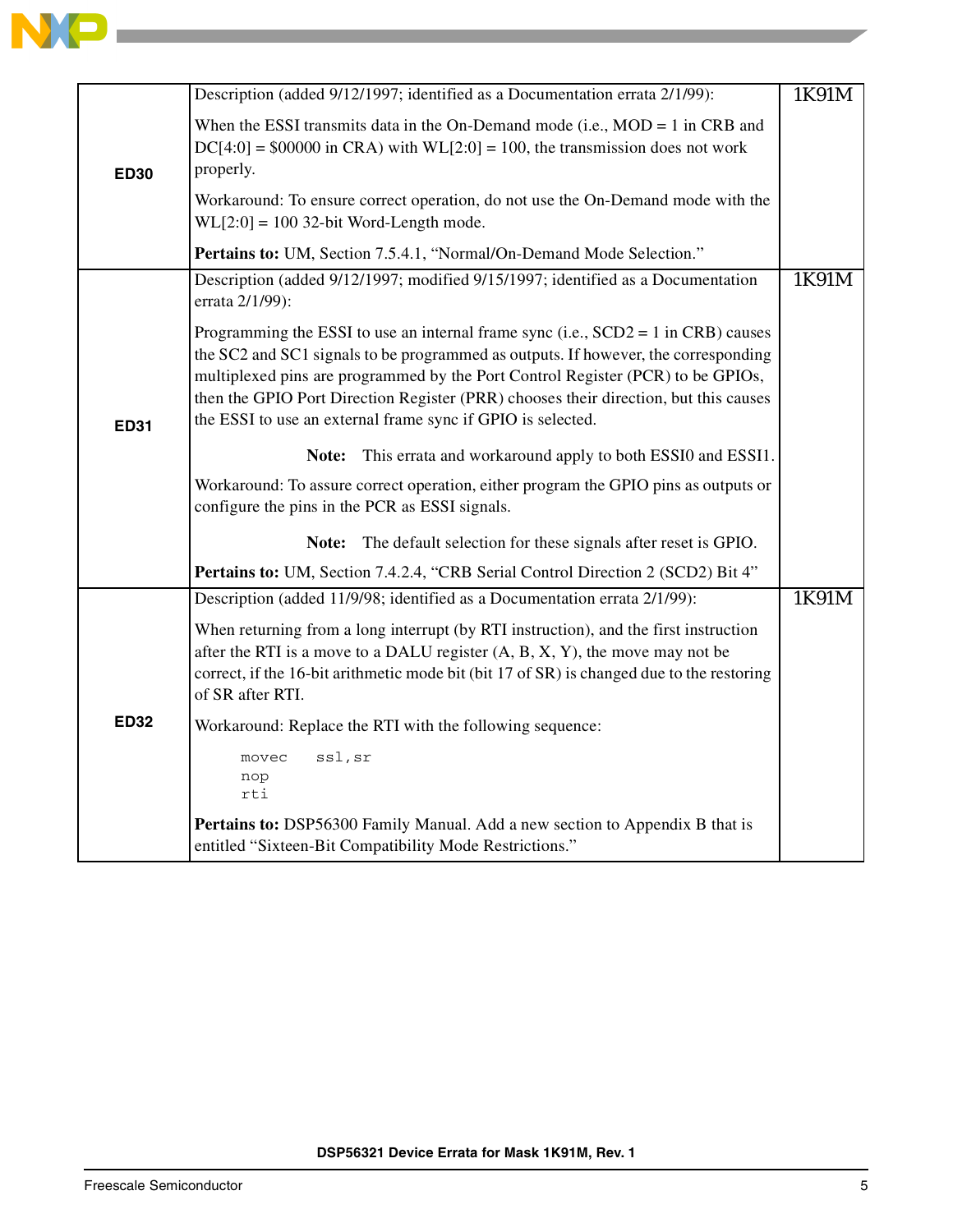

|             | Description (added 12/16/98; identified as a Documentation errata 2/1/99):                                                                             | 1K91M |
|-------------|--------------------------------------------------------------------------------------------------------------------------------------------------------|-------|
|             | When Stack Extension mode is enabled, a use of the instructions BRKcc or ENDDO<br>inside do loops might cause an improper operation.                   |       |
|             | If the loop is non nested and has no nested loop inside it, the errata is relevant only if<br>LA or LC values are being used outside the loop.         |       |
|             | Workaround:                                                                                                                                            |       |
|             | If Stack Extension is used, emulate the BRKcc or ENDDO as in the following<br>examples. We split between two cases, finite loops and do forever loops. |       |
|             | 1) Finite DO loops (i.e. not DO FOREVER loops)                                                                                                         |       |
|             |                                                                                                                                                        |       |
|             | <b>BRKCC</b>                                                                                                                                           |       |
|             | Original code:                                                                                                                                         |       |
|             | do #N, label1                                                                                                                                          |       |
|             |                                                                                                                                                        |       |
| <b>ED33</b> | .<br>do #M, label2                                                                                                                                     |       |
|             | $\cdots$                                                                                                                                               |       |
|             | $\cdots$                                                                                                                                               |       |
|             | BRKCC                                                                                                                                                  |       |
|             |                                                                                                                                                        |       |
|             | label2                                                                                                                                                 |       |
|             |                                                                                                                                                        |       |
|             |                                                                                                                                                        |       |
|             | label1                                                                                                                                                 |       |
|             | Will be replaced by:                                                                                                                                   |       |
|             | do #N, label1                                                                                                                                          |       |
|             |                                                                                                                                                        |       |
|             | .<br>do #M, label2                                                                                                                                     |       |
|             |                                                                                                                                                        |       |
|             |                                                                                                                                                        |       |
|             | fix_brk_routine<br>Jcc                                                                                                                                 |       |
|             | .                                                                                                                                                      |       |
|             | $\cdots$                                                                                                                                               |       |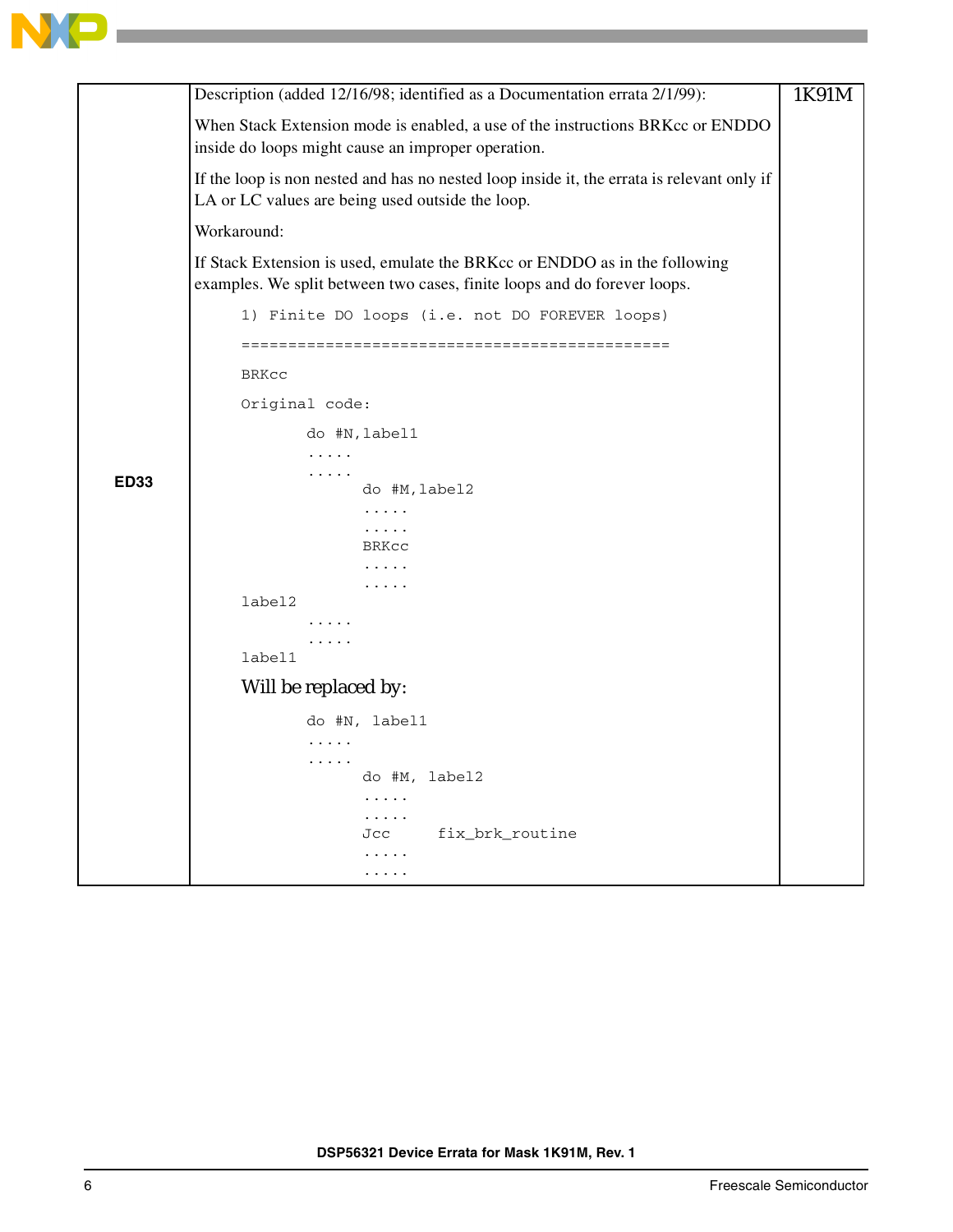

```
ED33 cont.
    nop_before_label2
                 nop ; This instruction must be NOP.
    label2
           .....
           .....
    label1
    ....
    ....
    fix_brk_routine
           move #1,lc
           jmp nop_before_label2
    ENDDO
    ------
    Original code:
           do #M,label1
           .....
           .....
                 do #N,label2
                 .....
                 .....
                 ENDDO
                 .....
                 .....
    label2
           .....
           .....
    label1
    Will be replaced by:
           do #M, label1
           .....
           .....
                 do #N, label2
                 .....
                 .....
                 JMP fix_enddo_routine
                                                                1K91M
```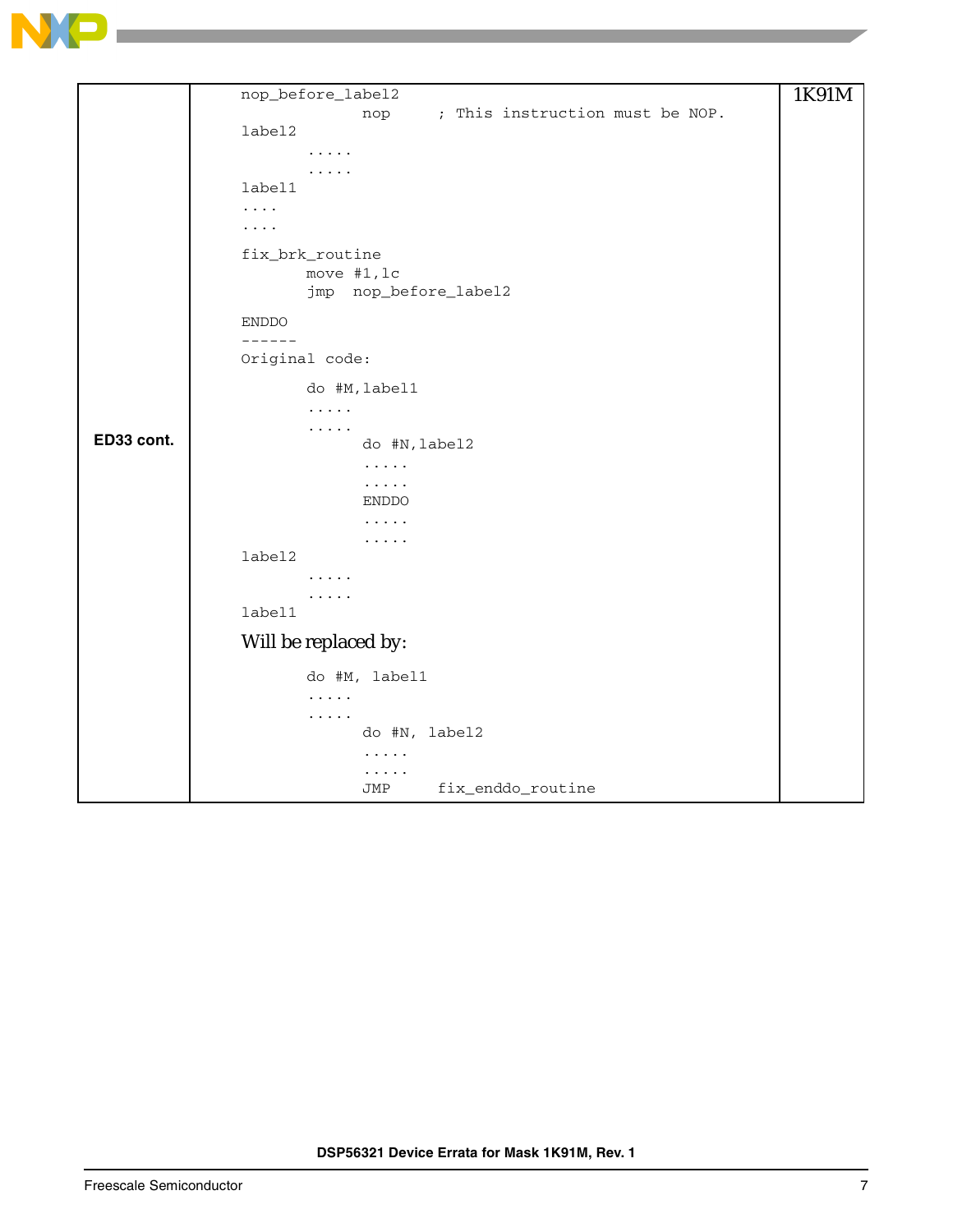

```
ED33 cont.
    nop_after_jmp
                 NOP ; This instruction must be NOP.
                 .....
                  .....
    label2
           .....
           .....
    label1
    ....
    ....
    fix_enddo_routine
           move #1,lc
           move #nop_after_jmp,la
           jmp nop_after_jmp
    2) DO FOREVER loops
    ===================
    BRKcc
    -----
    Original code:
           do #M,label1
           .....
           .....
                 do forever,label2
                 .....
                 .....
                 BRKcc
                 .....
                 .....
    label2
           .....
           .....
    label1
                                                                 1K91M
```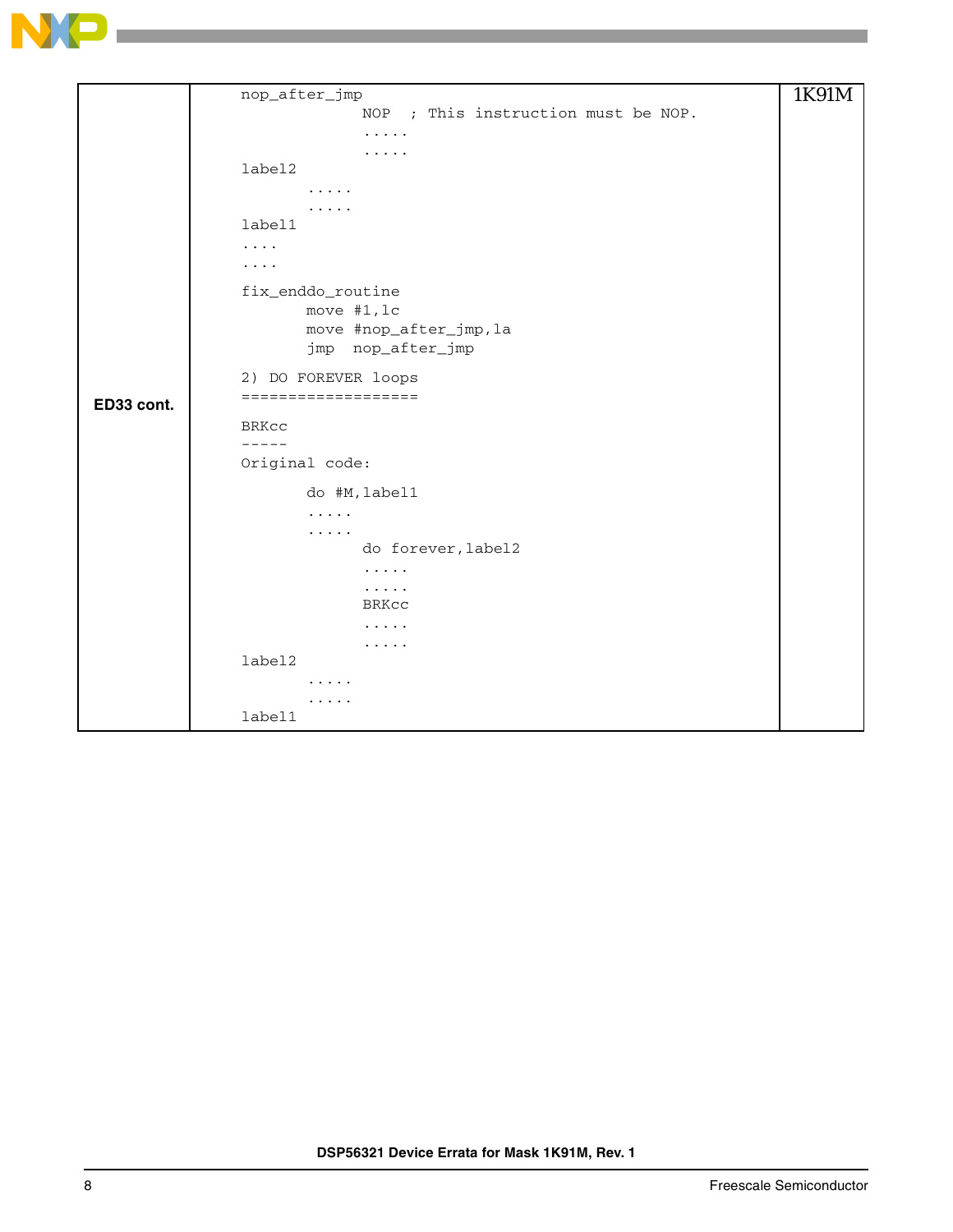

|            | Will be replaced by:                                            | 1K91M |
|------------|-----------------------------------------------------------------|-------|
|            | do #M, label1                                                   |       |
|            | .                                                               |       |
|            | .<br>do forever, label2                                         |       |
|            | $\cdots$                                                        |       |
|            | .                                                               |       |
|            | fix_brk_forever_routine ; <---<br>JScc                          |       |
|            | note: JScc and not Jcc                                          |       |
|            | .<br>$\cdots$                                                   |       |
|            | nop_before_label2                                               |       |
|            | nop ; This instruction must be NOP.                             |       |
|            | label2                                                          |       |
|            | .                                                               |       |
| ED33 cont. | .<br>label1                                                     |       |
|            | .                                                               |       |
|            | .                                                               |       |
|            | fix_brk_forever_routine                                         |       |
|            | move $\operatorname{ssh}$ , x:<> ; <> is some reserved not used |       |
|            | address (for temporary data)                                    |       |
|            | move #nop_before_label2, ssh<br>$bc1r$ #16, ssl ;               |       |
|            | move $#1, 1c$                                                   |       |
|            | rti                                                             |       |
|            | <b>ENDDO</b>                                                    |       |
|            | ------                                                          |       |
|            | Original code:                                                  |       |
|            | do #M, label1                                                   |       |
|            | .                                                               |       |
|            | .                                                               |       |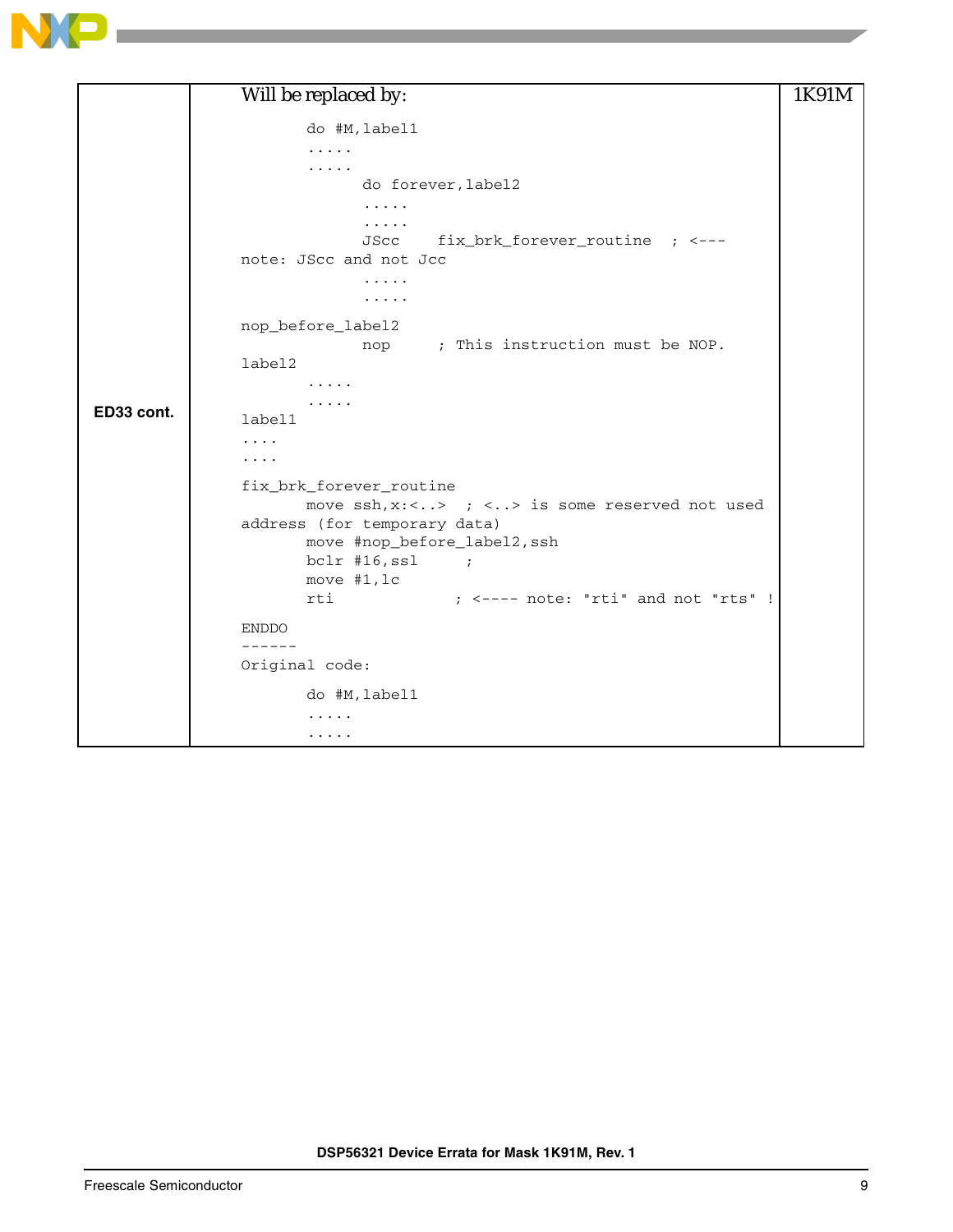

|            | do forever, label2                                                             | 1K91M |
|------------|--------------------------------------------------------------------------------|-------|
|            |                                                                                |       |
|            | .                                                                              |       |
|            | <b>ENDDO</b>                                                                   |       |
|            | .<br>.                                                                         |       |
|            | label2                                                                         |       |
|            | .                                                                              |       |
|            | .                                                                              |       |
|            | label1                                                                         |       |
|            | Will be replaced by:                                                           |       |
|            | do #M, label1                                                                  |       |
|            | .                                                                              |       |
|            | .                                                                              |       |
|            | do forever, label2<br>.                                                        |       |
|            | .                                                                              |       |
| ED33 cont. | fix_enddo_routine ; <--- note:<br>JSR                                          |       |
|            | JSR and not JMP                                                                |       |
|            | nop_after_jmp<br>NOP ; This instruction should be NOP                          |       |
|            |                                                                                |       |
|            |                                                                                |       |
|            | label2                                                                         |       |
|            |                                                                                |       |
|            | label1                                                                         |       |
|            |                                                                                |       |
|            | .                                                                              |       |
|            | fix_enddo_routine                                                              |       |
|            | nop                                                                            |       |
|            | move #1, lc                                                                    |       |
|            | bclr #16, ssl                                                                  |       |
|            | move #nop_after_jmp, la<br>; <--- note: "rti" and not "rts"<br>rti             |       |
|            |                                                                                |       |
|            | Pertains to: DSP56300 Family Manual, Section B-4.2, "General Do Restrictions." |       |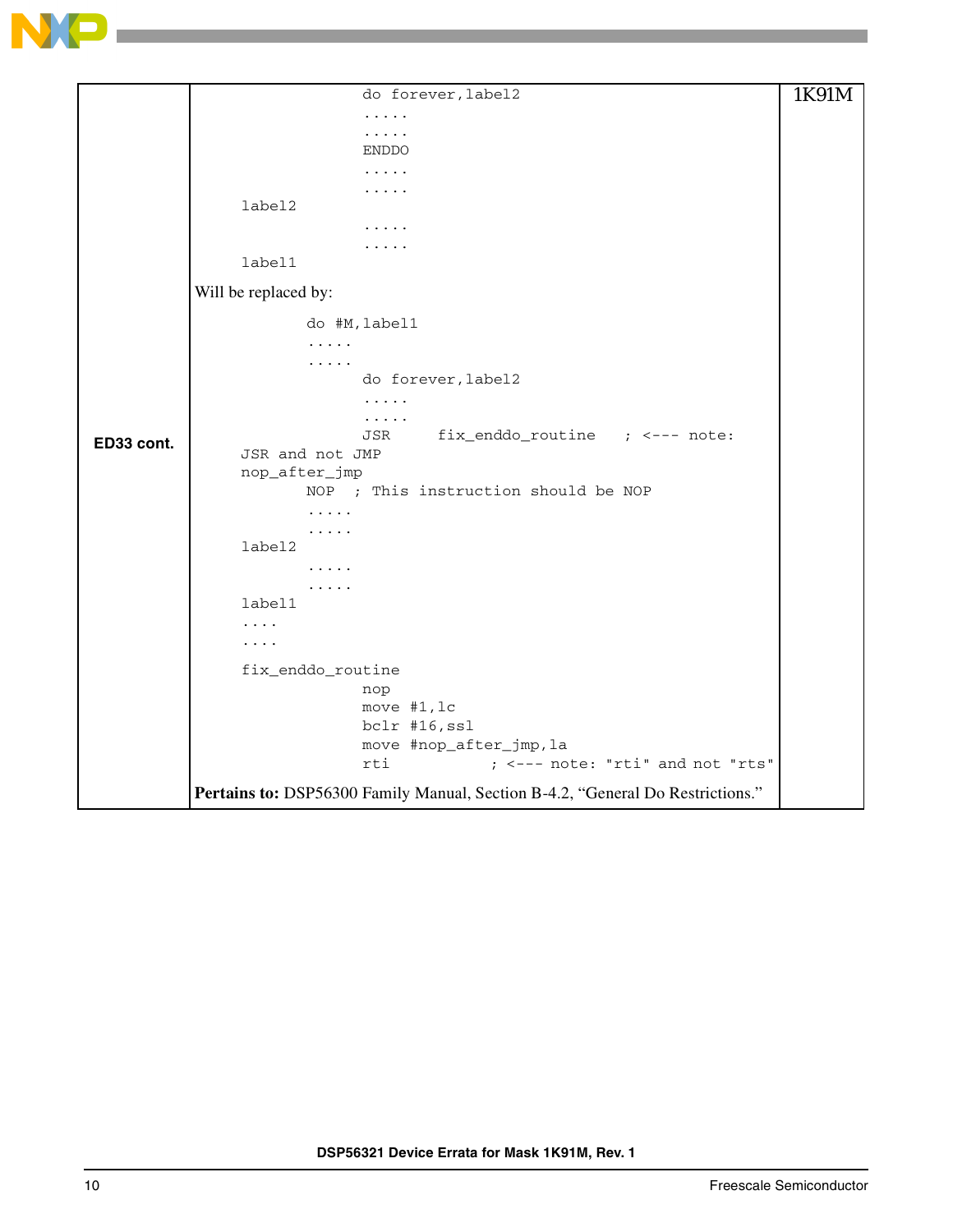

|             | Description (added 1/5/99; identified as a Documentation errata 2/1/99):                                                                                                                                                                                                                                                                                                                                 | 1K91M |
|-------------|----------------------------------------------------------------------------------------------------------------------------------------------------------------------------------------------------------------------------------------------------------------------------------------------------------------------------------------------------------------------------------------------------------|-------|
|             | When stack extension is enabled, the read result from stack may be improper if two<br>previous executed instructions cause sequential read and write operations with SSH.<br>Two cases are possible:                                                                                                                                                                                                     |       |
|             | Case 1:                                                                                                                                                                                                                                                                                                                                                                                                  |       |
|             | For the first executed instruction: move from SSH or bit manipulation on SSH (i.e.<br>jclr, brclr, jset, brset, btst, bsset, jsset, bsclr, jsclr).                                                                                                                                                                                                                                                       |       |
|             | For the second executed instruction: move to SSH or bit manipulation on SSH (i.e.<br>jsr, bsr, jscc, bscc).                                                                                                                                                                                                                                                                                              |       |
| <b>ED34</b> | For the third executed instruction: an SSL or SSH read from the stack result may be<br>improper - move from SSH or SSL or bit manipulation on SSH or SSL (i.e., bset,<br>bclr, bchg, jclr, brclr, jset, brset, btst, bsset, jsset, bsclr, jsclr).                                                                                                                                                        |       |
|             | Workaround: Add two NOP instructions before the third executed instruction.                                                                                                                                                                                                                                                                                                                              |       |
|             | Case 2:                                                                                                                                                                                                                                                                                                                                                                                                  |       |
|             | For the first executed instruction: bit manipulation on SSH (i.e. bset, bclr, bchg).                                                                                                                                                                                                                                                                                                                     |       |
|             | For the second executed instruction: an SSL or SSH read from the stack result may<br>be improper - move from SSH or SSL or bit manipulation on SSH or SSL (i.e., bset,<br>bclr, bchg, jclr, brclr, jset, brset, btst, bsset, jsset, bsclr, jsclr).                                                                                                                                                       |       |
|             | Workaround:                                                                                                                                                                                                                                                                                                                                                                                              |       |
|             | Add two NOP instructions before the second executed instruction.                                                                                                                                                                                                                                                                                                                                         |       |
|             | Pertains to: DSP56300 Family Manual, Appendix B, add a new section called<br>"Stack Extension Enable Restrictions." Cover all cases. Also, in Section 6.3.11.15,<br>add a cross reference to this new section.                                                                                                                                                                                           |       |
|             | Description (added 7/14/99):                                                                                                                                                                                                                                                                                                                                                                             | 1K91M |
| <b>ED38</b> | If Port A is used for external accesses, the BAT bits in the AAR3-0 registers must be<br>initialized to the SRAM access type (i.e. $BAT = 01$ ) or to the DRAM access type (i.e.<br>$BAT = 10$ ). To ensure proper operation of Port A, this initialization must occur even<br>for an AAR register that is not used during any Port A access. Note that at reset, the<br>BAT bits are initialized to 00. |       |
|             | Pertains to: DSP56300 Family Manual, Port A Chapter (Chapter 9 in Revision<br>2), description of the BAT[1-0] bits in the AAR3 - AAR0 registers. Also pertains to<br>the core chapter in device-specific user's manuals that include a description of the<br>AAR3 - AAR0 registers with bit definitions (usually Chapter 4).                                                                             |       |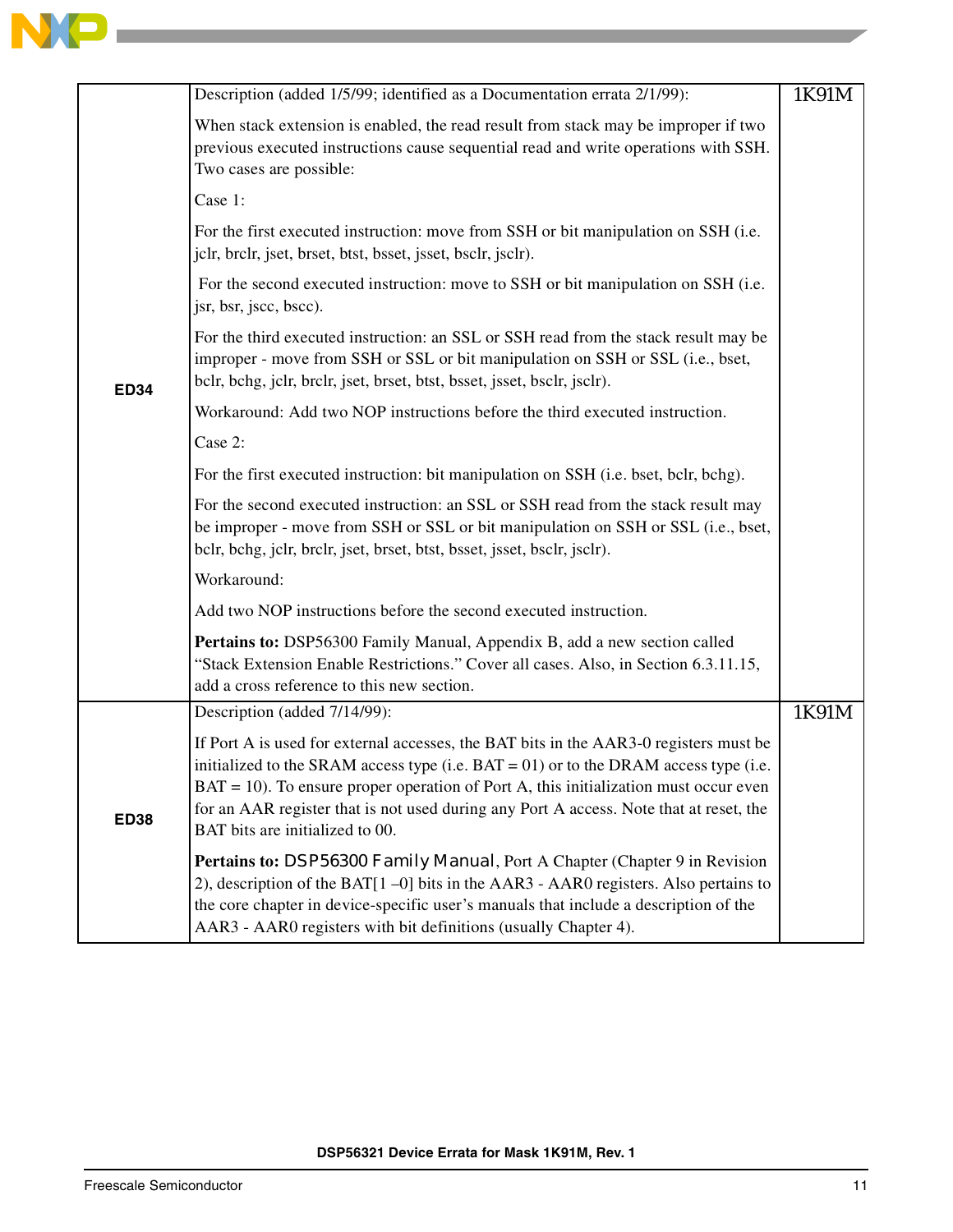

|             | Description (added 11/11/99):                                                                                                                                                                                                                                                                                                                                                                                                                  | 1K91M |
|-------------|------------------------------------------------------------------------------------------------------------------------------------------------------------------------------------------------------------------------------------------------------------------------------------------------------------------------------------------------------------------------------------------------------------------------------------------------|-------|
|             | When an instruction with all the following conditions follows a repeat instruction,<br>then the last move will be corrupted.:                                                                                                                                                                                                                                                                                                                  |       |
|             | <b>1.</b> The repeated instruction is from external memory.                                                                                                                                                                                                                                                                                                                                                                                    |       |
|             | <b>2.</b> The repeated instruction is a DALU instruction that includes 2 DAL reg-<br>isters, one as a source, and one as destination (e.g. tfr, add).                                                                                                                                                                                                                                                                                          |       |
|             | 3. The repeated instruction has a double move in parallel to the DALU<br>instruction: one move's source is the destination of the DALU instruc-<br>tion (causing a DALU interlock); the other move's destination is the<br>source of the DALU instruction.                                                                                                                                                                                     |       |
|             | Example:                                                                                                                                                                                                                                                                                                                                                                                                                                       |       |
|             | rep #number                                                                                                                                                                                                                                                                                                                                                                                                                                    |       |
| <b>ED40</b> | tfr $x0$ , $a \times (r0) + x0$ a, $y0$ ; This instruction is from external memory<br>$ $ <sub>__</sub>  ___________ ------ ---------> This is condition 3 second part.<br>------------------------------> This is condition 3, first part - DALU interlock                                                                                                                                                                                    |       |
|             | In this example, the second iteration before the last, the " $x(r0) + x0$ " doesn't happen.<br>On the first iteration before the last, the X0 register is fixed with the " $x(r0) + x0$ ", but<br>the "tfr x0,a" gets the wrong value from the previous iteration's X0. Thus, at the last<br>iteration the A register is fixed with "tfr $x0$ ,a", but the "a,y0" transfers the wrong<br>value from the previous iteration's A register to Y0. |       |
|             | Workaround:                                                                                                                                                                                                                                                                                                                                                                                                                                    |       |
|             | 1. Use the DO instruction instead; mask any necessary interrupts before the<br>DO.                                                                                                                                                                                                                                                                                                                                                             |       |
|             | 2. Run the REP instructions from internal memory.                                                                                                                                                                                                                                                                                                                                                                                              |       |
|             | 3. Don't make DALU interlocks in the repeated instruction. After the repeat<br>make the move. In the example above, all the "move a,y0" are redundant<br>so it can be done in the next instruction:                                                                                                                                                                                                                                            |       |
|             | rep #number<br>tfr x0,a<br>$x(r0) + x0$<br>move a, y0                                                                                                                                                                                                                                                                                                                                                                                          |       |
|             | If no interrupts before the move is a must, mask the interrupts before the REP.<br>Pertains to: DSP56300 Family Manual, Rev. 2, Section A.3, "Instruction<br>Sequence Restrictions."                                                                                                                                                                                                                                                           |       |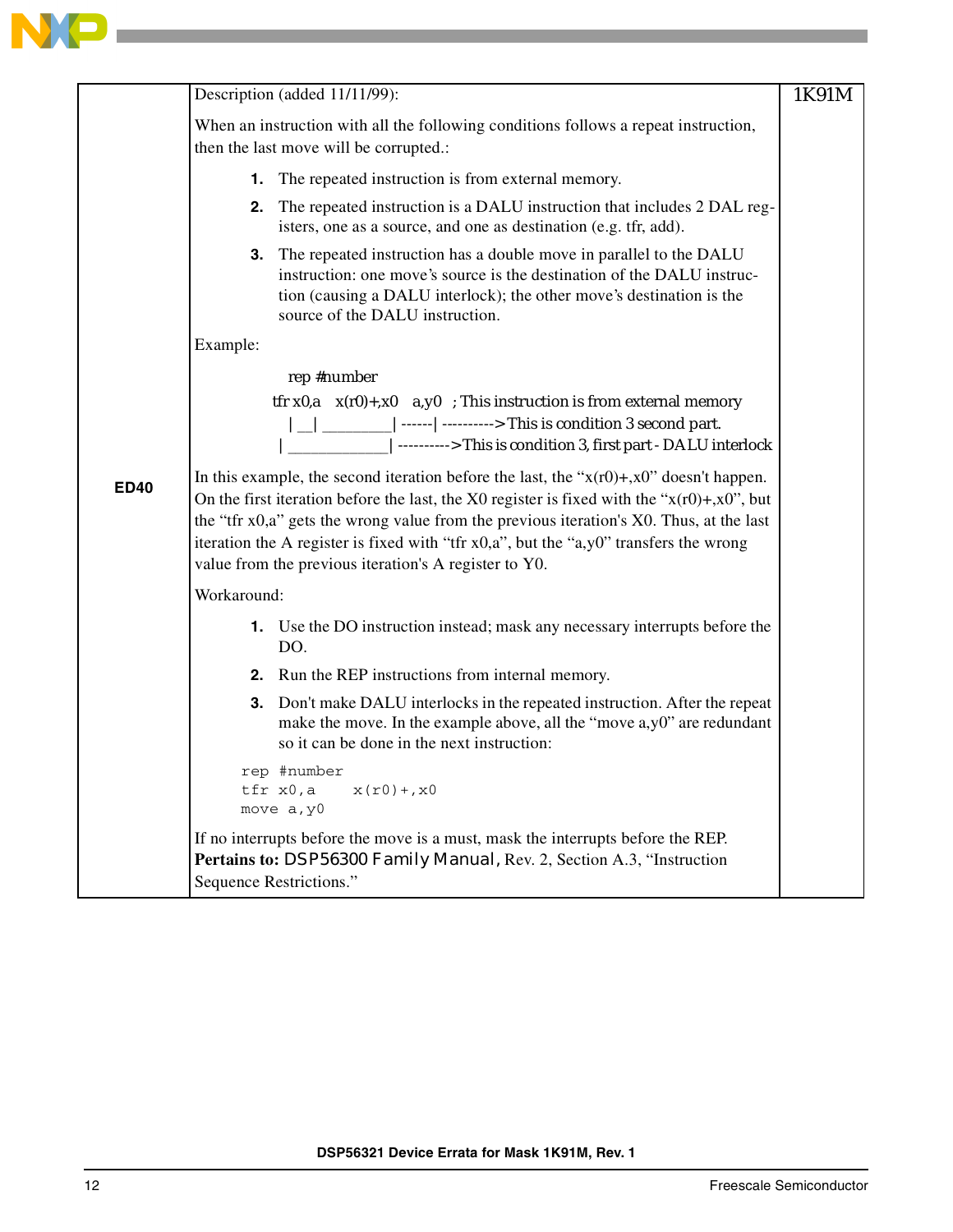

|             | Description (added on 3/22/2000)                                                                                                                                                                                                                                                                                                     | 1K91M |
|-------------|--------------------------------------------------------------------------------------------------------------------------------------------------------------------------------------------------------------------------------------------------------------------------------------------------------------------------------------|-------|
|             | Revised 10/29/2004.                                                                                                                                                                                                                                                                                                                  |       |
| <b>ED42</b> | When the device is operating in a mode in which DE is not cleared at the end of the<br>block transfer ( $DTM = 100$ or 101), the DMA end-of-block-transfer interrupt may<br>not be latched when the external bus arbitration controller asserts the bus grant/BG<br>pin. This causes the end-of-block-transfer interrupt to be lost. |       |
|             | <b>Pertains to:</b>                                                                                                                                                                                                                                                                                                                  |       |
|             | DSP56300 Family Manual, Rev. 2, Section 10.4.1.2, "End-of-Block-Transfer<br>Interrupt." Also, Section 10.5.3.5, "DMA Control Registers (DCR[5-0]," discussion<br>of bits $21 - 19$ (DTM bits).                                                                                                                                       |       |
|             | Description: (added 1/19/2002):                                                                                                                                                                                                                                                                                                      | 1K91M |
| <b>ED47</b> | When DMA line-by-line block transfers are used with the EFCOP to perform IIR<br>filtering with two or fewer IIR coefficients, the first output of the IIR filter is lost.<br>The rest of the outputs are shifted and inaccurate.                                                                                                     |       |
|             | Workaround:                                                                                                                                                                                                                                                                                                                          |       |
|             | Instead of DMA line-by-line block transfers, use DMA word-by-word block<br>transfers.                                                                                                                                                                                                                                                |       |
|             | Description (added 9/10/1996 as ES29; reclassified as a documentation erratum on<br>$8/2/2002$ :                                                                                                                                                                                                                                     | 1K91M |
| <b>ED50</b> | When the SCI transmitter is used in Synchronous mode, the last bit of the transmitted<br>byte might be truncated to the half of the serial cycle.                                                                                                                                                                                    |       |
|             | Workaround: Not available.                                                                                                                                                                                                                                                                                                           |       |

# **NOTES**

- 1. An over-bar (i.e., xxxx) indicates an active-low signal.
- 2. The letters in the right column tell which DSP56321 mask numbers apply.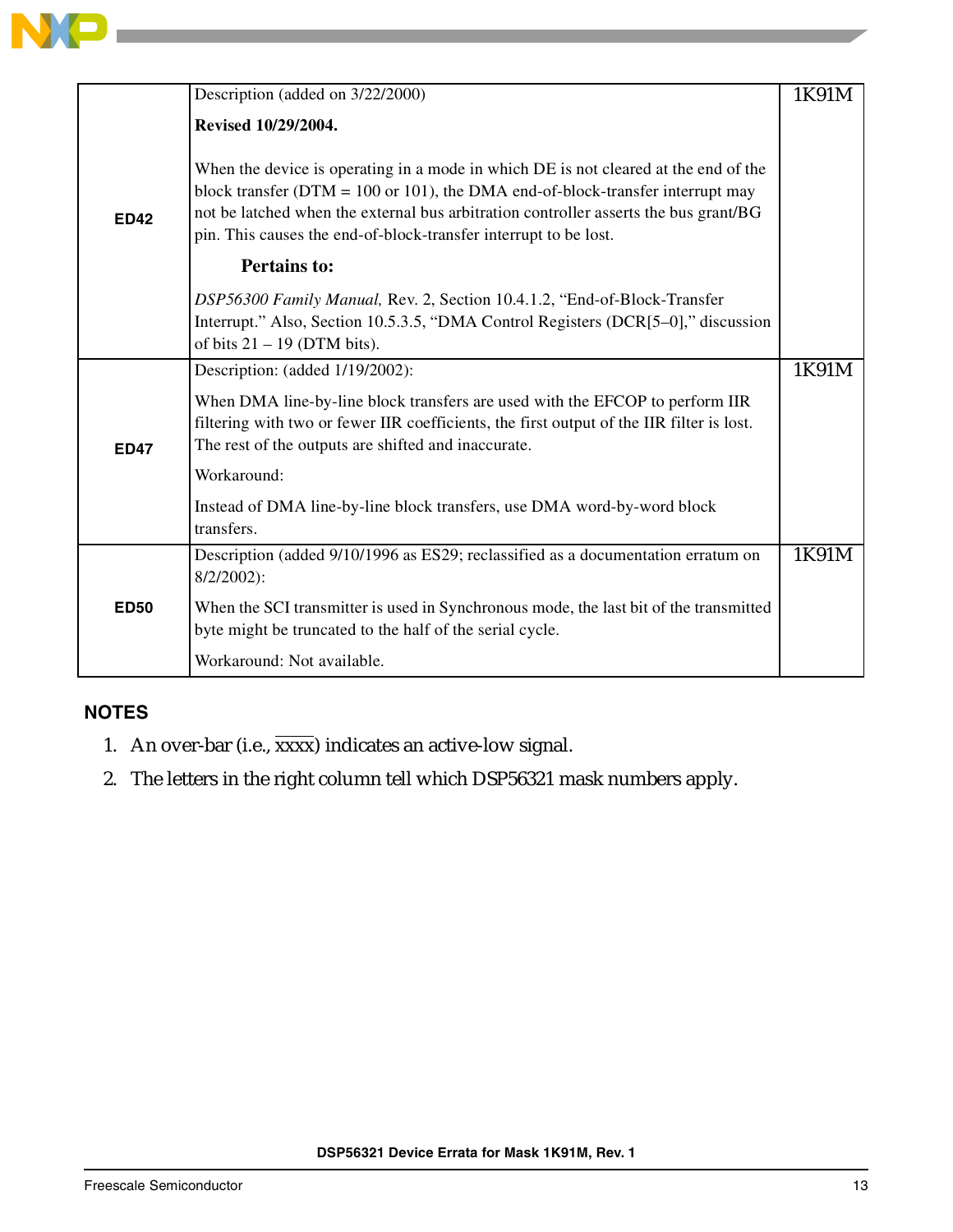

**DSP56321 Device Errata for Mask 1K91M, Rev. 1**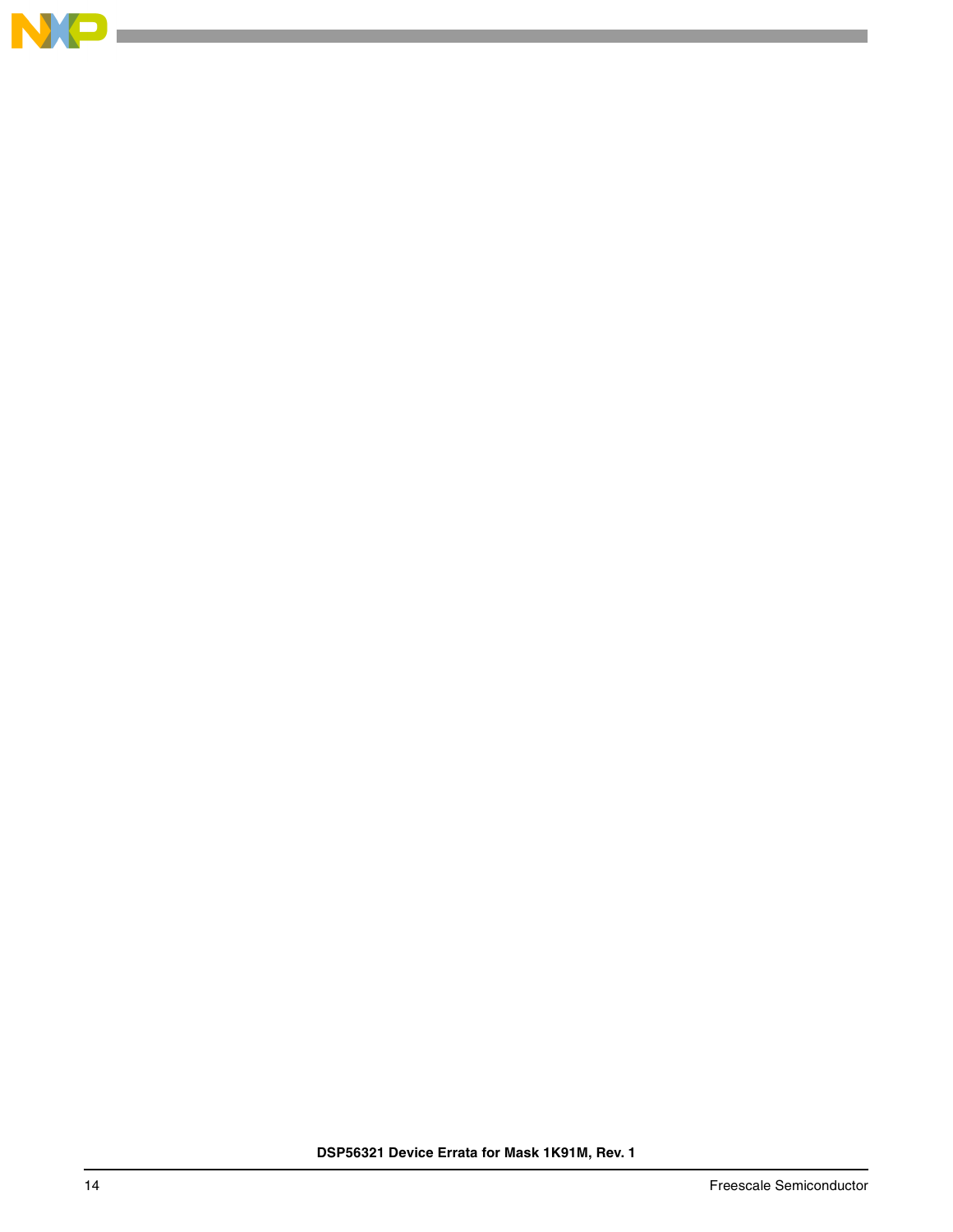

**DSP56321 Device Errata for Mask 1K91M, Rev. 1**